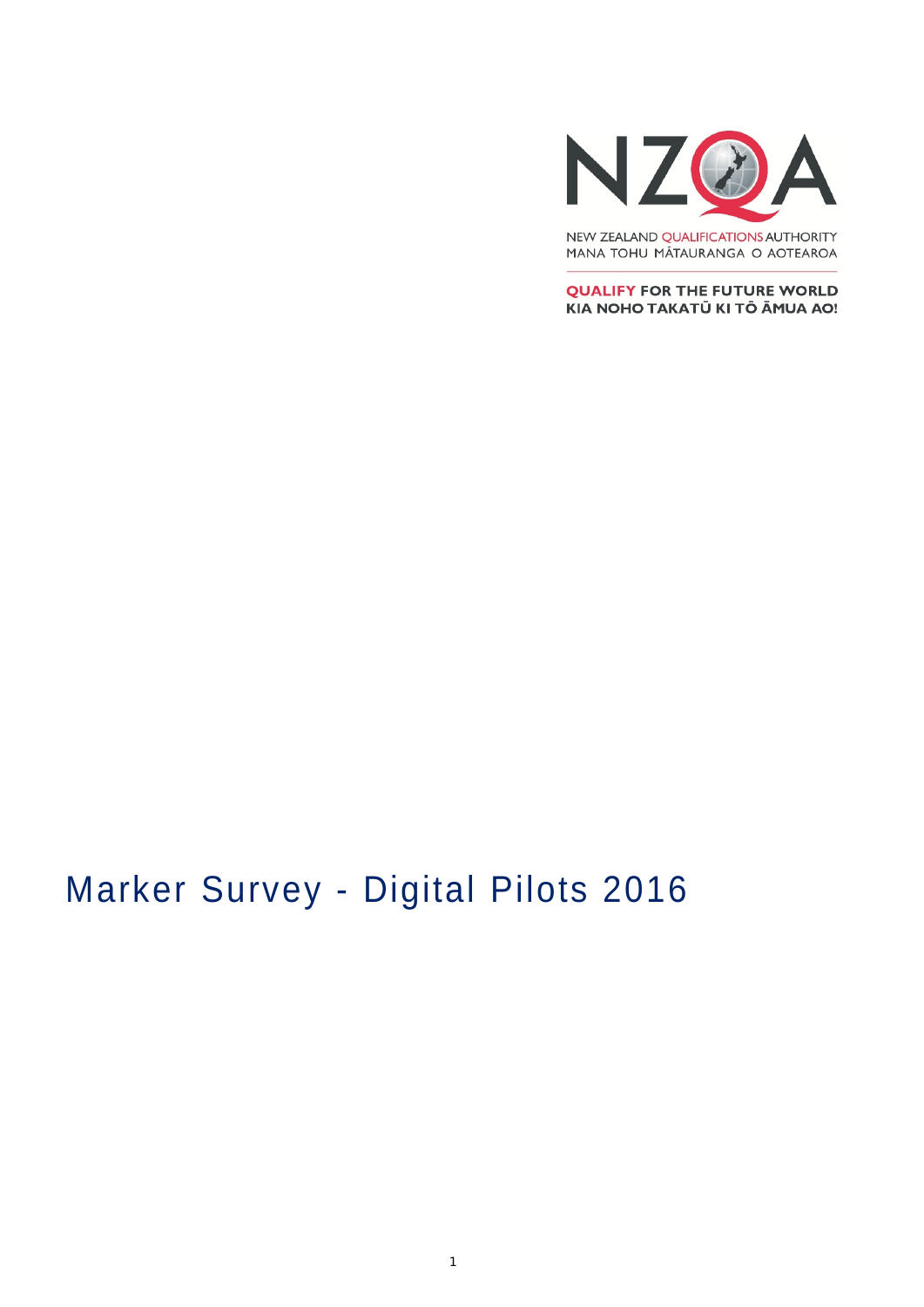# Marker survey - Digital Pilots 2016

# Information on the Survey and Participants

The marker survey was designed to measure markers' self-reported experience of marking a digital examination, including their experience of the marking tool.

Of the 52 markers who marked digital examinations, 21 (40%) completed the online survey. The respondents did not all answer all the questions in the survey.

The markers who answered the survey had an average of 19 (lower quartile 14, upper quartile 22, median 18) years' teaching experience and an average of 9 (lower quartile 6, upper quartile 10, median 7) years' marking for NZQA.

The survey consisted of 20 questions, 7 of which were open ended questions.

#### *Limitations*

The response rate was 40%, which is low. Those who chose not to take the survey may have greater or lower levels of satisfaction than those who responded.

Below is a summary of the main findings. Appendix 1 contains a count of responses for each closed ended question. Appendix 2 is a full list of the survey questions.

## Main findings

### **Overall Satisfaction**

Overall, markers were positive about the digital marking process. 15 of the 21 respondents (71%) either agreed or strongly agreed the digital marking process was satisfactory.

### **The marking tool and support provided**

*Instructions, interface, fit for purpose, technical issues, likes and dislikes, improvements*

15 out of 21 respondents agreed or strongly agreed that they had received enough training to confidently mark online.

18 out of 21 respondents agreed or strongly agreed that the digital marking instructions were clear and unambiguous.

15 out of 21 respondents agreed or strongly agreed that the digital marking application had all the tools they needed for marking.

17 out of 21 respondents agreed or strongly agreed that the digital marking interface was easy to use.

15 out of 20 respondents experienced technical issues when marking the digital examination. 18 respondents provided comments about what they experienced. These included issues with connectivity, logging on, and the time taken for scripts to load for marking. Two respondents commented that the student responses were not locked for editing and could have been altered. Only one respondent advised that the technical issues were so great that they were unable to be included as a marker. Several respondents commented positively on the level of support provided to resolve the technical issues.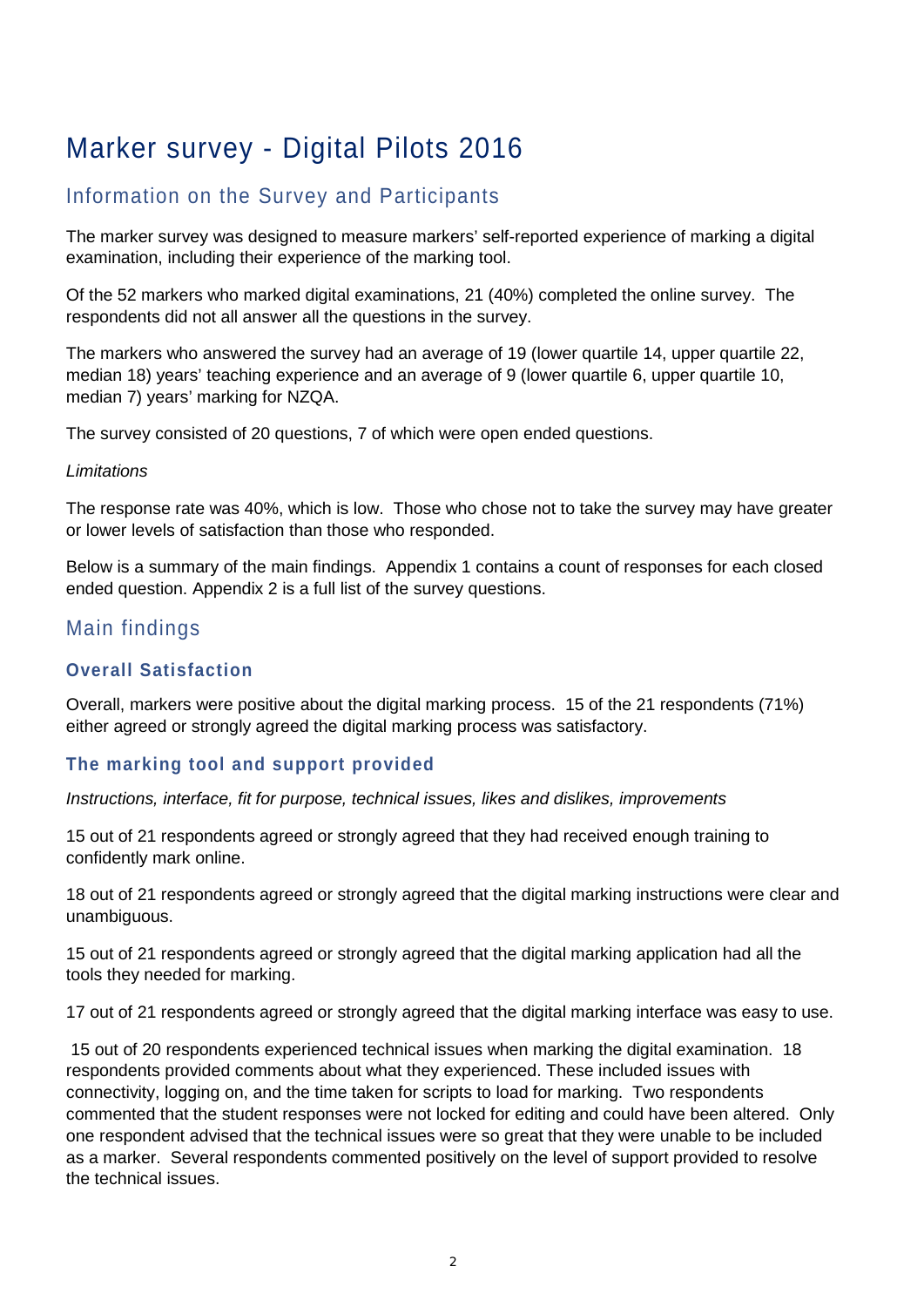19 respondents provided comments about what they liked about the marking tool. 7 respondents commented that the scripts were much easier to read. Comments about the marking tool included that the tool was simple and easy to use, and did away with much of the administrative processes associated with marking paper scripts, for example the requirement to use red pen to cross out unmarked lines of an exam paper.

*"It took away the need for double entry, checking all papers received. All the time consuming administration. A paper copy is handled at least 4 times during the marking process, double that, if it is check marked."*

*"It was quick and easy to use. I didn't need to post scripts away, and I didn't need to contain the answers."*

19 respondents provided comments about what they disliked about the marking tool. Of those, 5 respondents advised either that they had no comments to make or that it was a positive experience once logging in issues were sorted out. Negative comments included the size of the font on the scripts, eye strain from computer use, and a few other comments.

18 respondents gave suggestions for improvements including:

- pre-determined allocations of digital examinations to mark for markers
- ensuring students' answers cannot be added to / deleted accidentally by markers
- save and return menu options
- the ability to flag/comment on papers
- clearer instructions, easy access to experts
- a timed log out for non-use, and
- ensuring questions on digital and paper exams the same.

#### **The online marking experience**

*Support, assessment schedule, same results vs paper marking, time taken vs paper marking, challenges, likes and dislikes*

15 out of 21 respondents agreed or strongly agreed that there was sufficient support given during digital marking.

17 out of 19 respondents agreed or strongly agreed that the assessment schedule was easy to follow in a digital environment. 83% agreed or strongly agreed overall that applying the assessment schedule was easy.

15 out of 18 respondents agreed or strongly agreed that the marking of digital examinations produced the same results as it would have for identical assessments completed on paper.

13 out of 21 respondents agreed or strongly agreed that the marking of digital examinations took less time than the paper examination.

The main challenges with digital marking identified by respondents included:

- internet connection and logon issues
- reading off the screen for long periods
- communication to markers
- papers not available until late in the process
- consistent marking (*"Ensuring that you are marking at the same level and consistency. It is faster to read so one has to be wary of going too fast."*)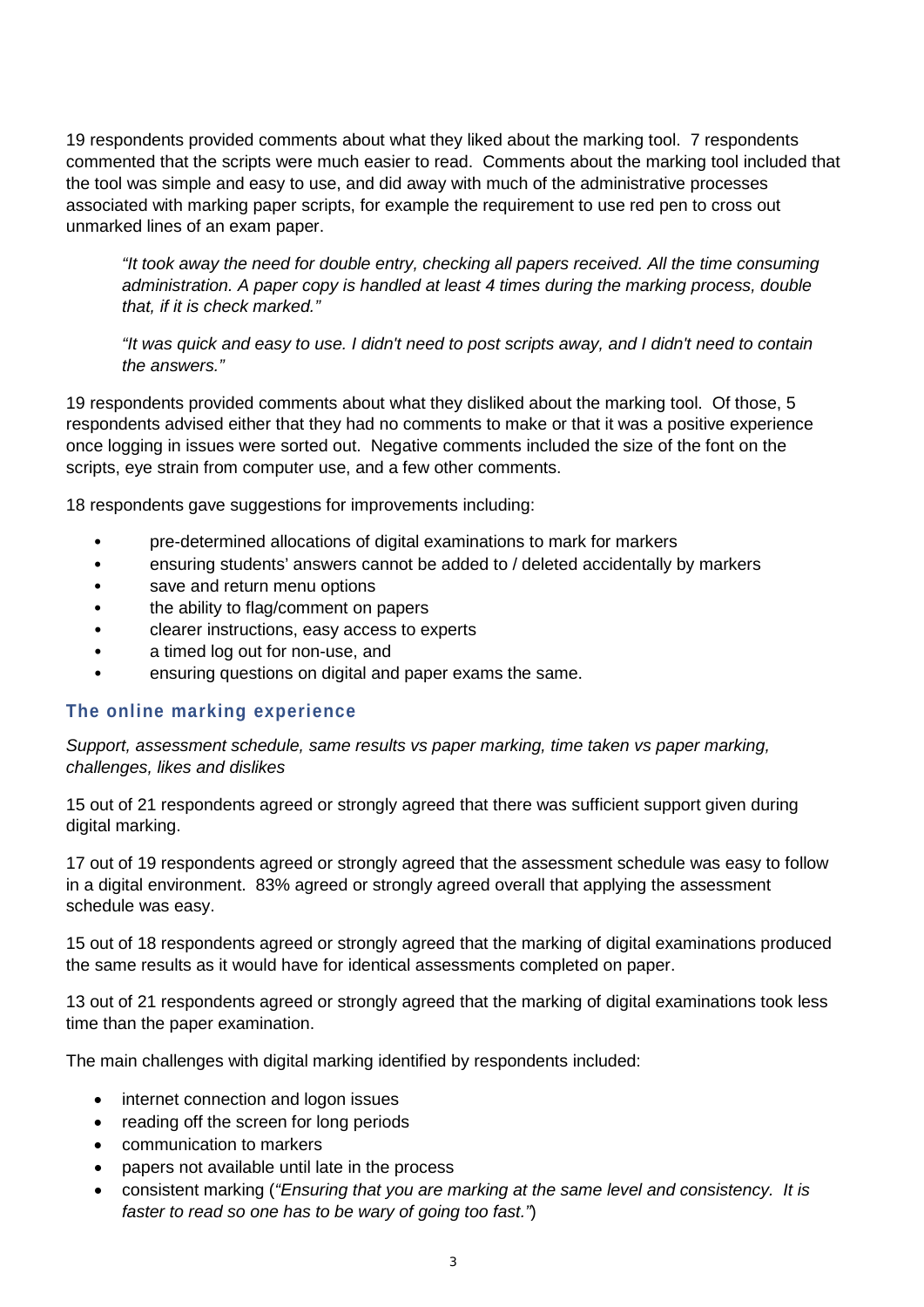19 respondents commented on what they liked about digital marking. Comments were mainly focused on how much easier scripts were to read and how much faster the process was.

*"Less admin. No messy handwriting. No containment."*

*"Convenience. The website could be accessed from any computer, which meant that marking could occur anywhere, something that couldn't happen with paper scripts."*

14 respondents commented about what they did not like about digital marking. Comments included logging on issues, eye strain, not having a control sheet, and not having a predetermined marker allocation.

There was also some comment about inequity across the digital and paper platforms.

"Some exams were affected by poor word processing skills and for some students, this could be barrier to achieving Excellence which is an unfair disadvantage."

#### **Suggestions/feedback**

Only 11 respondents had further feedback about their experiences and this was largely positive.

*"I realize this was a trial and that there were issues with candidates getting logged out, etc. From my point of view, I found the process worked well. The support provided to me as a Panel Leader was outstanding. My markers found it very easy to make sense of the process and were very quickly on board. I am not sure if they would have been this confident if they had not already marked most of their paper scripts, though. It might be worth considering how to make the assessment schedule accessible to markers online, perhaps - if the majority of marking is being done digitally? For check marking purposes, we would really need some kind of 'post - it' function where markers and check markers can communicate directly about particular scripts. A comment box or something like that will be essential. Without this we will need to be running an email tab alongside any check marking being done and this loses the efficiency of an integrated system."*

*"I am pleased that I was part of the trial. Markers having to match up printed scripts to booklets late in the process meant that a number of markers were forced to open boxes and search through papers individually as this instruction was sent after the go-ahead for double entry had occurred, and after the first of the pickup dates in the Guidelines book."*

*"The quality of the students' planning was clearly lower on the platform. Many students write a brainstorm etc but the platform did not allow for this."*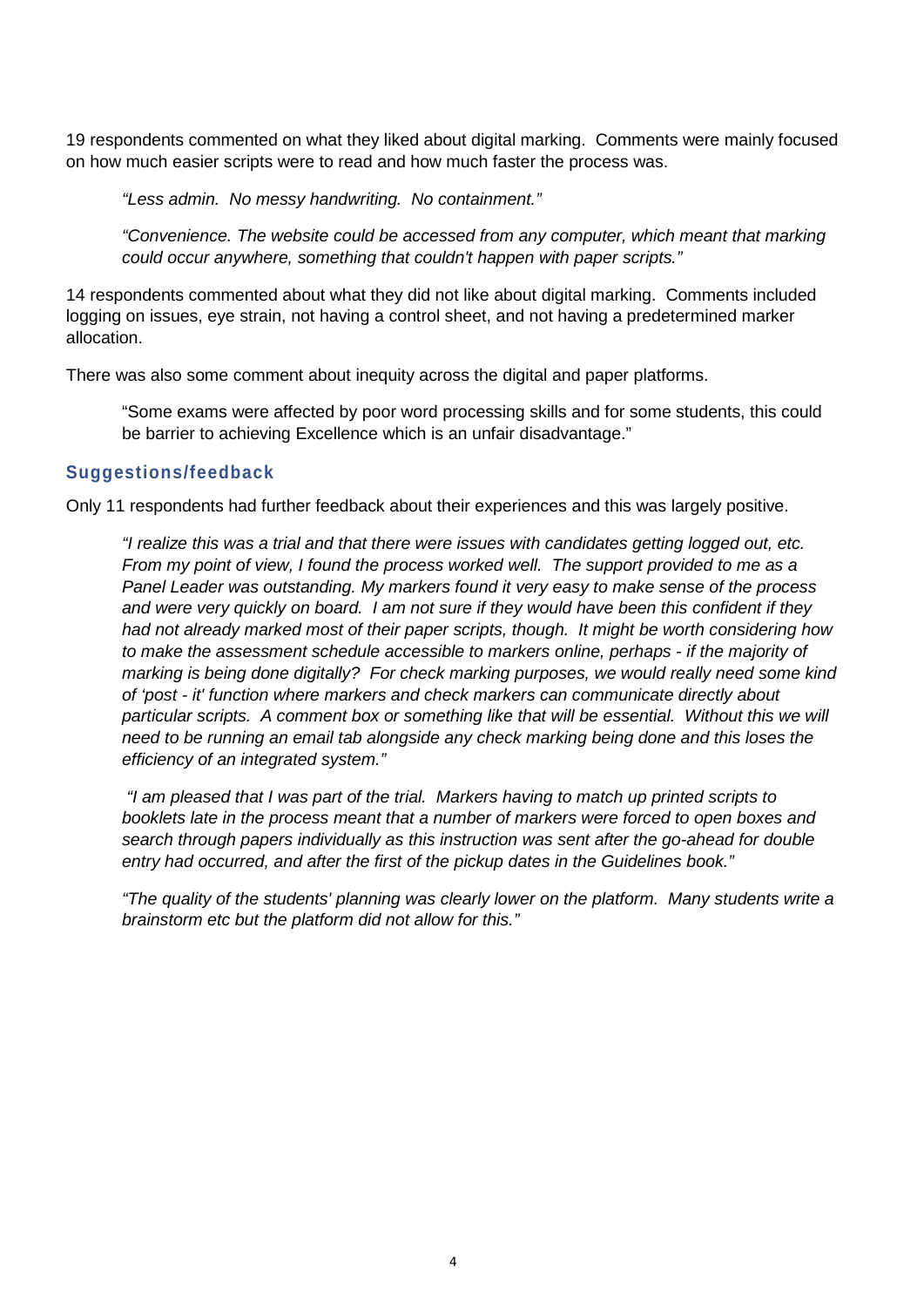#### **Appendix 1**

#### **Summarised responses by question**

Question 1. I received enough training to confidently mark online.

|                   | Count | Percentage |
|-------------------|-------|------------|
| Strongly agree    |       | 0.33       |
| Agree             | 8     | 0.38       |
| Disagree          | 6     | 0.29       |
| Strongly disagree | O     |            |

Question 2. There was sufficient support given during digital marking.

|                   | Count | Percentage |
|-------------------|-------|------------|
| Strongly agree    | 8     | 0.38       |
| Agree             | 7     | 0.33       |
| <b>Disagree</b>   | 6     | 0.29       |
| Strongly disagree | 0     |            |

Question 3. The digital marking instructions were clear and unambiguous.

|                   | Count | Percentage |
|-------------------|-------|------------|
| Strongly agree    | 8     | 0.38       |
| Agree             | 10    | 0.48       |
| Disagree          | 3     | 0.14       |
| Strongly disagree | O     | O          |

Question 4. The digital marking application had all of the tools I needed for marking.

|                   | Count | Percentage |
|-------------------|-------|------------|
| Strongly agree    | 4     | 0.19       |
| Agree             | 11    | 0.52       |
| Disagree          | 5     | 0.24       |
| Strongly disagree | 1     | 0.05       |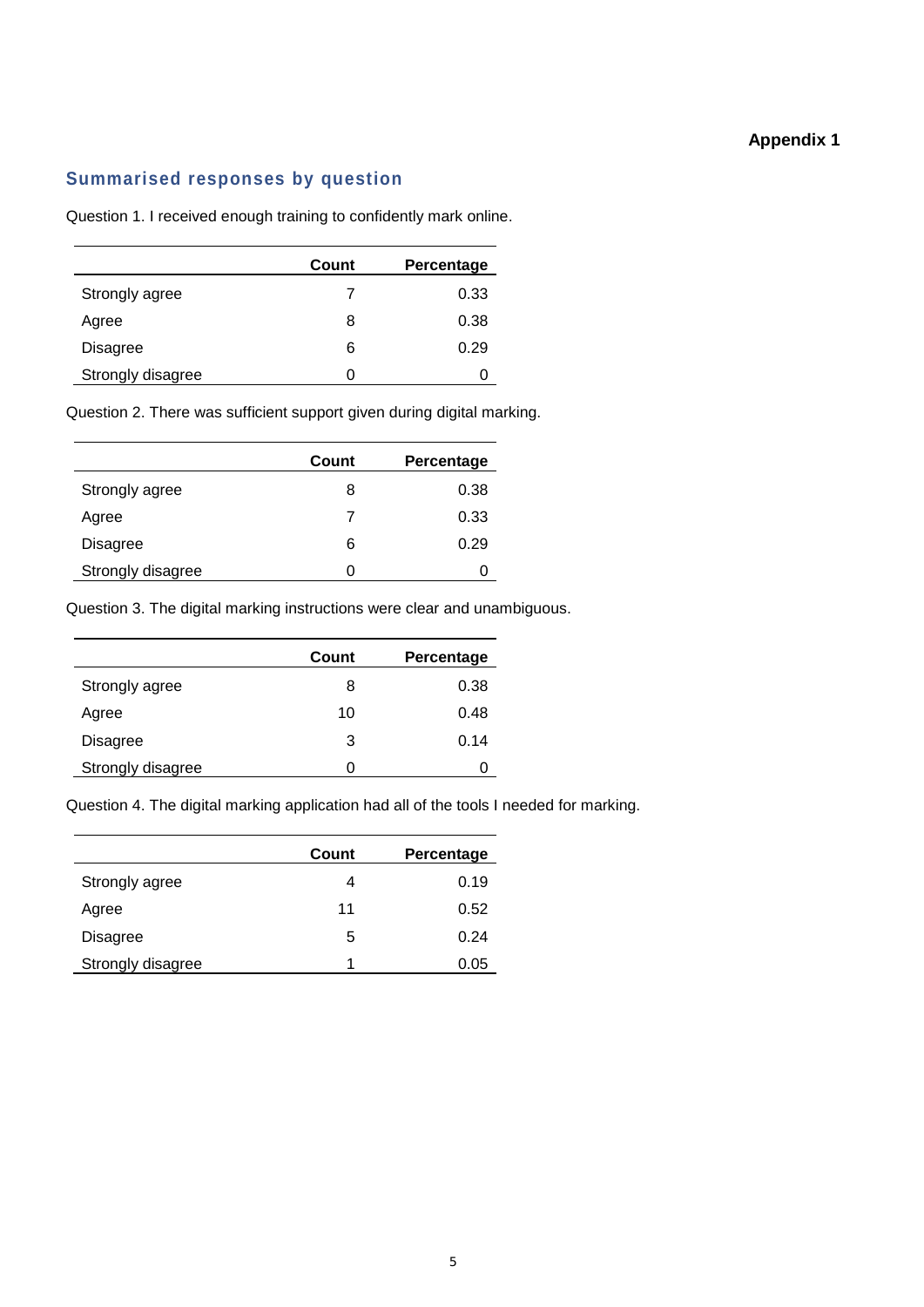Question 5. The marking interface was easy to use.

|                   | Count | Percentage |
|-------------------|-------|------------|
| Strongly agree    | 6     | 0.29       |
| Agree             | 11    | 0.52       |
| Disagree          | Δ     | 0.19       |
| Strongly disagree | O     |            |

Question 6. Did you experience any technical issues when marking the digital examination?

|     | Count | Percentage |
|-----|-------|------------|
| N٥  | 5     | 0.25       |
| Yes | 15    | 0.75       |

Question 10. I found the assessment schedule easy to follow in a digital environment.

|                   | Count        | Percentage |
|-------------------|--------------|------------|
| Strongly agree    | 8            | 0.42       |
| Agree             | 9            | 0.47       |
| Disagree          | 2            | 0.11       |
| Strongly disagree | $\mathbf{I}$ |            |

Question 11. Overall, applying the assessment schedule was easy.

|                   | Count | Percentage |
|-------------------|-------|------------|
| Strongly agree    | 8     | 0.44       |
| Agree             |       | 0.39       |
| <b>Disagree</b>   | 3     | 0.17       |
| Strongly disagree | 0     |            |

Question 12. I am confident that my marking of digital assessments produced the same results as it would have for identical assessments completed on paper.

|                   | Count | Percentage |
|-------------------|-------|------------|
| Strongly agree    | 9     | 0.5        |
| Agree             | 6     | 0.33       |
| <b>Disagree</b>   | 3     | 0.17       |
| Strongly disagree | O     |            |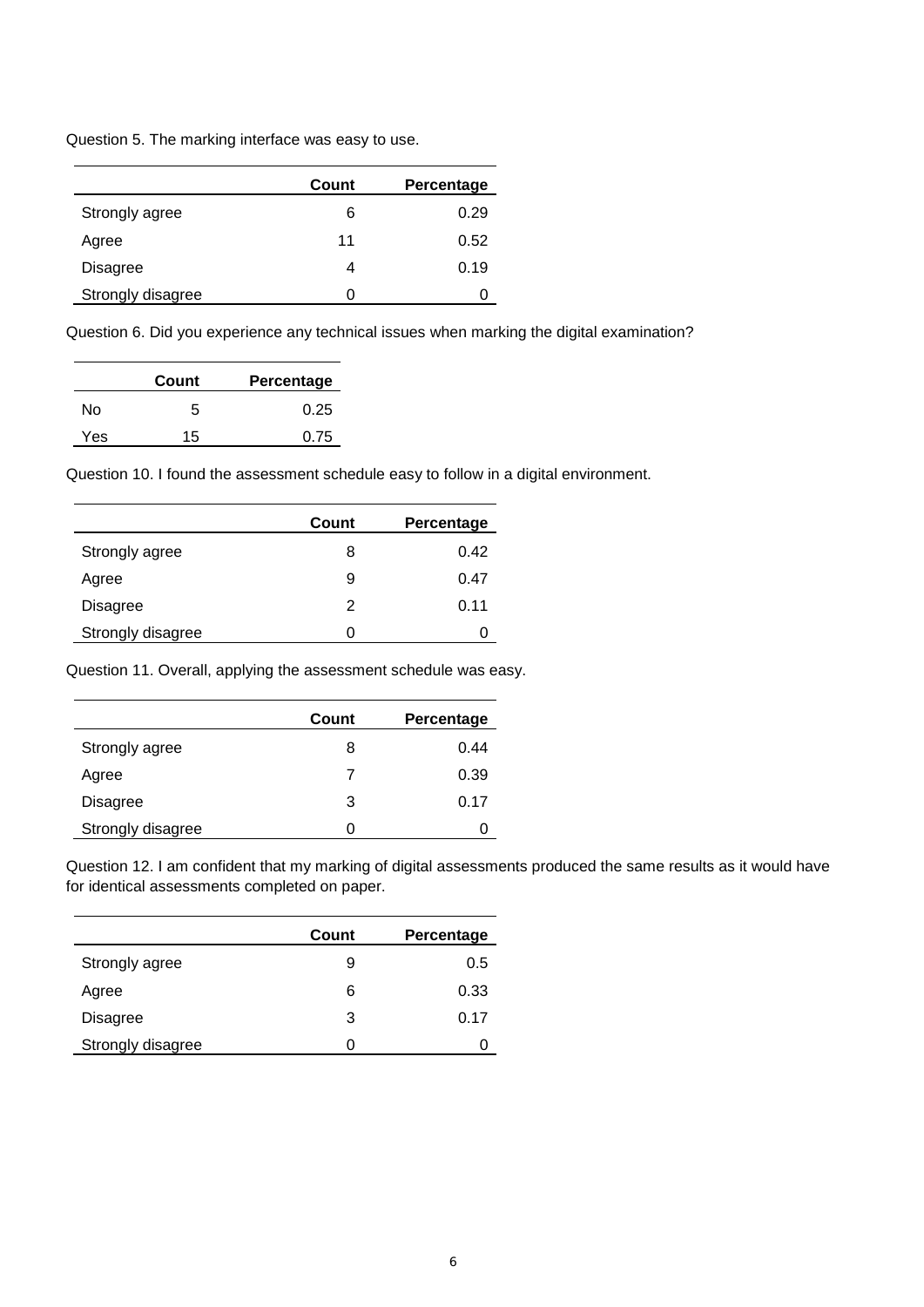Question 13. I found marking the digital examination took less time than the paper examination.

|                   | Count | Percentage |
|-------------------|-------|------------|
| Strongly agree    | 5     | 0.24       |
| Agree             | 8     | 0.38       |
| <b>Disagree</b>   |       | 0.33       |
| Strongly disagree | 1     | 0.05       |

Question 14. Overall, I found the digital marking process satisfactory.

|                   | Count | Percentage |
|-------------------|-------|------------|
| Strongly agree    | 5     | 0.24       |
| Agree             | 10    | 0.48       |
| Disagree          | 5     | 0.24       |
| Strongly disagree |       | 0.05       |